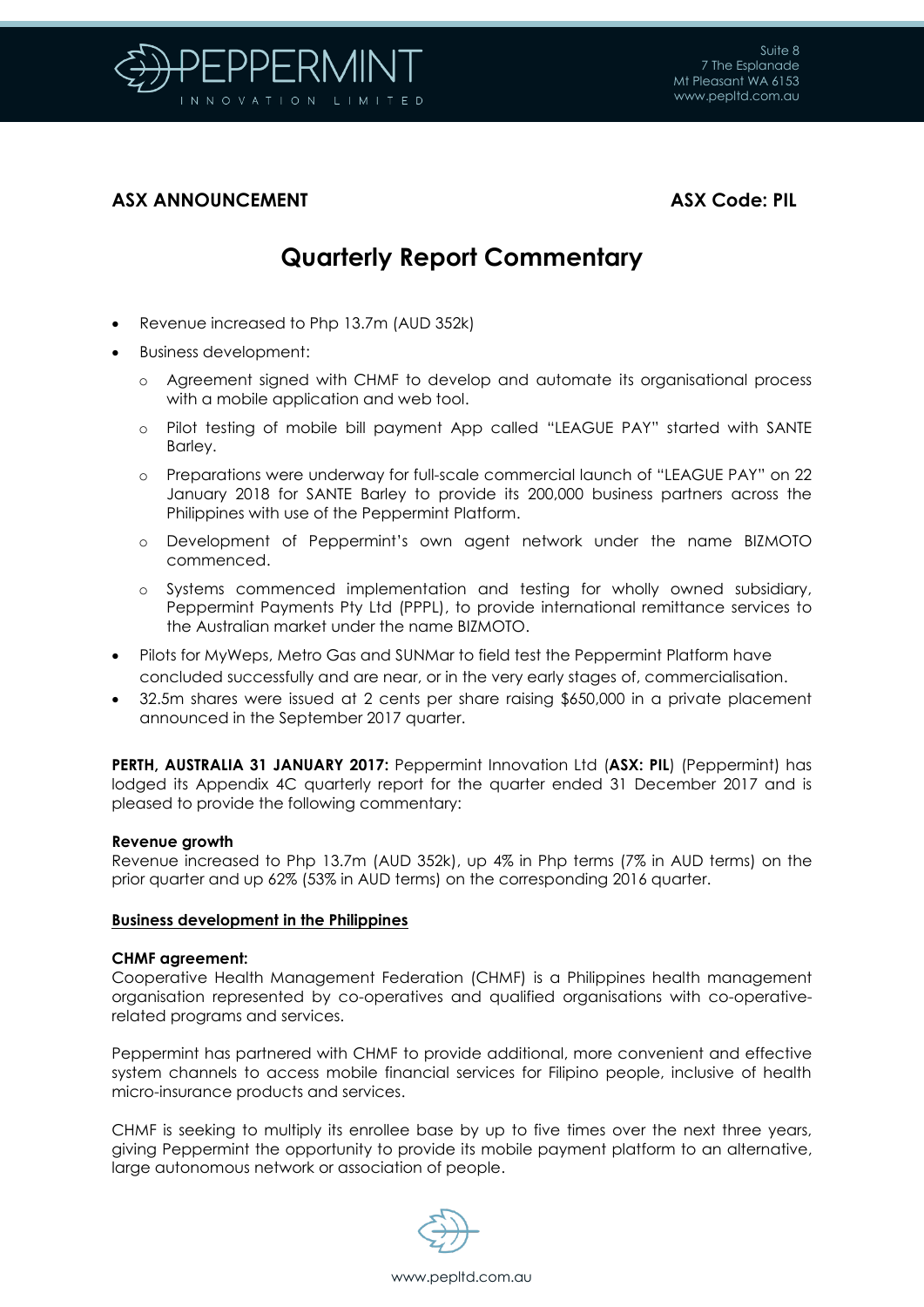

# **SANTE Barley agreement:**

SANTE Barley is one of the fastest growing distribution networks in the Philippines with approximately 200,000 direct members, business partners and business branches. It also is planning to expand its operations internationally.

A pilot program to test the "LEAGUE PAY" App powered by Peppermint was started during the quarter, as were preparations for a full scale commercial launch of the "LEAGUE PAY" App on 22 January 2018 (which proceeded as planned).

SANTE Barley's business partners will use the "LEAGUE PAY" App powered by Peppermint to accept money from their customers who want to pay their household bills, buy eLoad (mobile phone air time) and, pending appropriate regulatory approval, provide mobile money transfer or remittance services to the Filipino people.

### **BIZMOTO:**

In response to feedback from our trial programs and interest shown by the Filipino market place, and to further strengthen Peppermint's service offering in the Philippines, Peppermint commenced employing staff to establish its own agent network to provide customers in the Philippines with mobile bill payment and prepaid mobile phone (eLoad) services.

This business is now employing personnel under the trade marked brand "BIZMOTO", which roughly translates into "Your Business" in the local Filipino language.

### **Australian International Payments Business:**

Following receipt of regulatory approvals, Peppermint, through its wholly owned subsidiary Peppermint Payments Pty Ltd (PPPL), commenced the installation and testing of systems to enable Australian outbound international remittances or money transfers to be processed.

PPPL is registered with Austrac as both a remitter and a remittance network provider, and our AML/CTF program has been approved by our Australian bank.

The PPPL business will also operate under the brand "BIZMOTO" which is being trade-marked in Australia. Agreements have been signed with multiple providers reflecting a carefully planned "best of breed" approach and architecture with an emphasis on proven technologies such as cloud computing and platform as a service to achieve high reliability, flexibility and security with low initial and fixed costs.

PPPL will also leverage the domestic payment services that PIL's Philippines team is developing, including BIZMOTO (Philippines) and other agent network channel partners, and will be using its low cost operation in Manila to provide the back office support for Australian remittances.

### **Pilots programs to field test the Peppermint Platform in the Philippines:**

Pilot programs to field test the Peppermint platform commenced in the June 2017 quarter and continued in the September and December 2017 quarters. The pilot programs include training third party agents, developing marketing programs and continual liaison with appropriate regulatory bodies in advance of commercial deployment.

### **MyWeps pilot:**

A group of MyWeps agents was selected to pilot test remittance services, bills payment and buying prepaid mobile phone services (eLoad) via the Peppermint Platform.

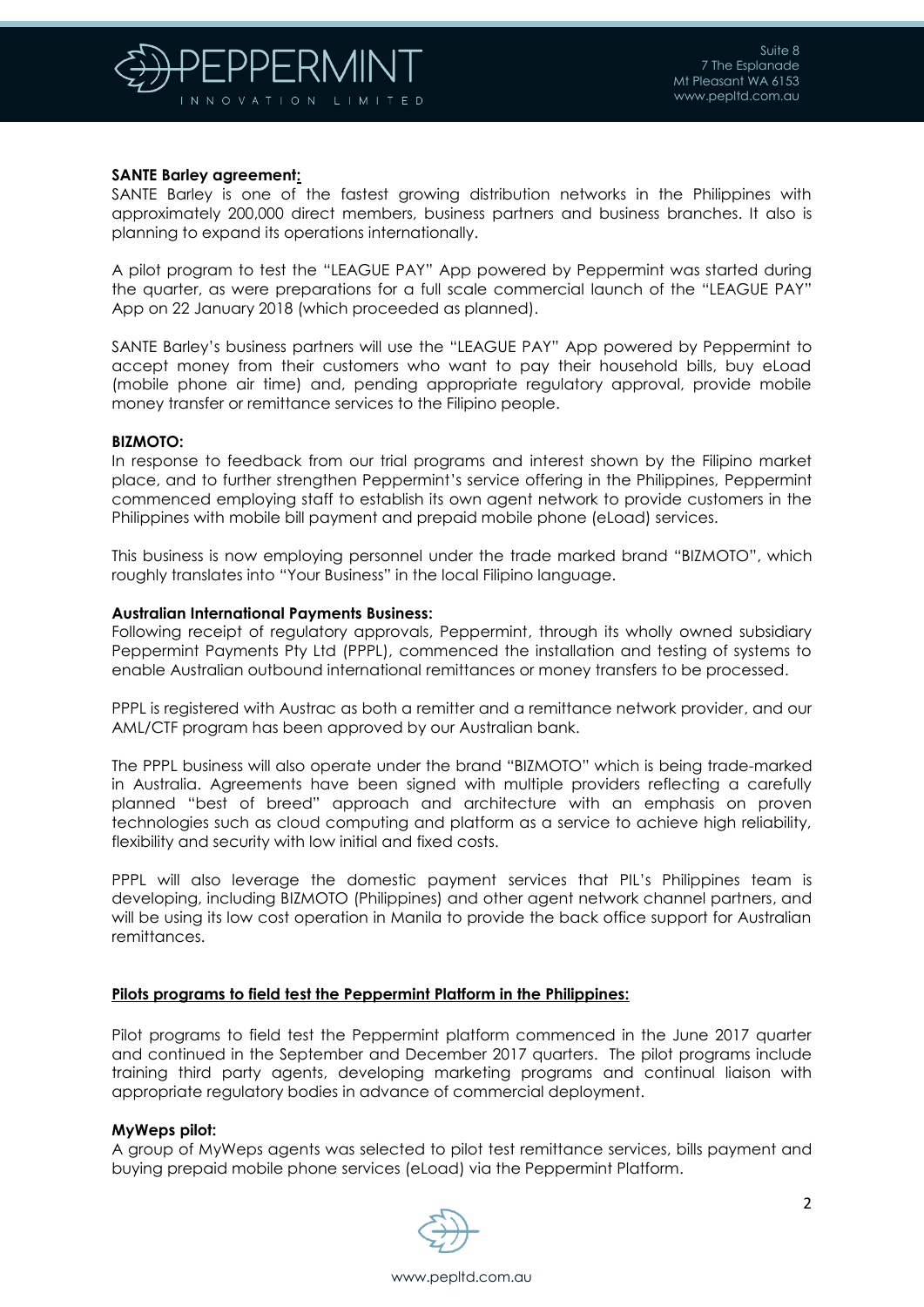

The pilot has now successfully concluded and since early December the bill payments and eLoad service offering is in the early stages of commercial production while MyWeps is awaiting review from the Filipino central bank of results and information submitted in regards to the mobile remittance pilot.

The MyWeps mobile remittance pilot was the first of its kind to be rolled out and tested in the Filipino market under a specifically approved pilot program from the Central Bank. To date, MyWeps currently has a total of 1,216 agents registered, with bill payment and eload services averaging circa 600 transactions per month for a transactional value of Php 1,158,881 or circa AUD 313,211 for the quarter.

The focus for 2018 is to drive commercial adoption of MyWeps with a new marketing team to include a Multimedia Director, Marketing and Brand Development Manager.

MyWeps will be launching a new campaign to promote services being available 24/7, including social media campaigns and you tube videos to support this across established agent networks.

### **Metro Gas pilot:**

The Metro Gas pilot program has now concluded with pleasing success regarding system functionality and user interface.

The potential of further tapping the market of Metro Gas remains challenging but both Peppermint and Metro Gas are working together to enhance the communication and awareness among Metro Gas' current market of almost 60,000 households.

More direct marketing strategies will be actioned this quarter to increase awareness among households of the bill payment home service offered by Metro Gas.

The objective is to conduct a successful marketing campaign before looking to proceed to commercial production in the coming months.

### **SUNMar Express pilot:**

SUNMar Express Global Services Inc. (SUNMar) has over 14,000 agents in the Philippines.

A pilot program enabling participating SUNMar agents to field test the Peppermint Platform to provide mobile bill payment and prepaid mobile phone (eLoad) services to their customers successfully concluded in the December 2017 quarter and will now go into full scale commercial production in the first quarter of 2018.

During the December 2017, SUNMar processed almost Php 400,000 (circa AUD \$11,000) worth of bills payments from the 10 agents currently working across its network.

Peppermint has witnessed significant growth for the first month of 2018 in bill payments of Php 183,000 (circa AUD \$5,000) that supports the strategic growth plan of SunMar to partner with cooperatives in regional and rural areas. These are promising figures in light of the fact that, to now, SunMar has only 10 agents working with the Peppermint Platform from its network of over 14,000 agents.

### **Update on Bank Partners:**

As previously advised, the legacy business in place with Philippine Banks (who currently utilise the mobile banking and payments platform powered by Peppermint as a white label app

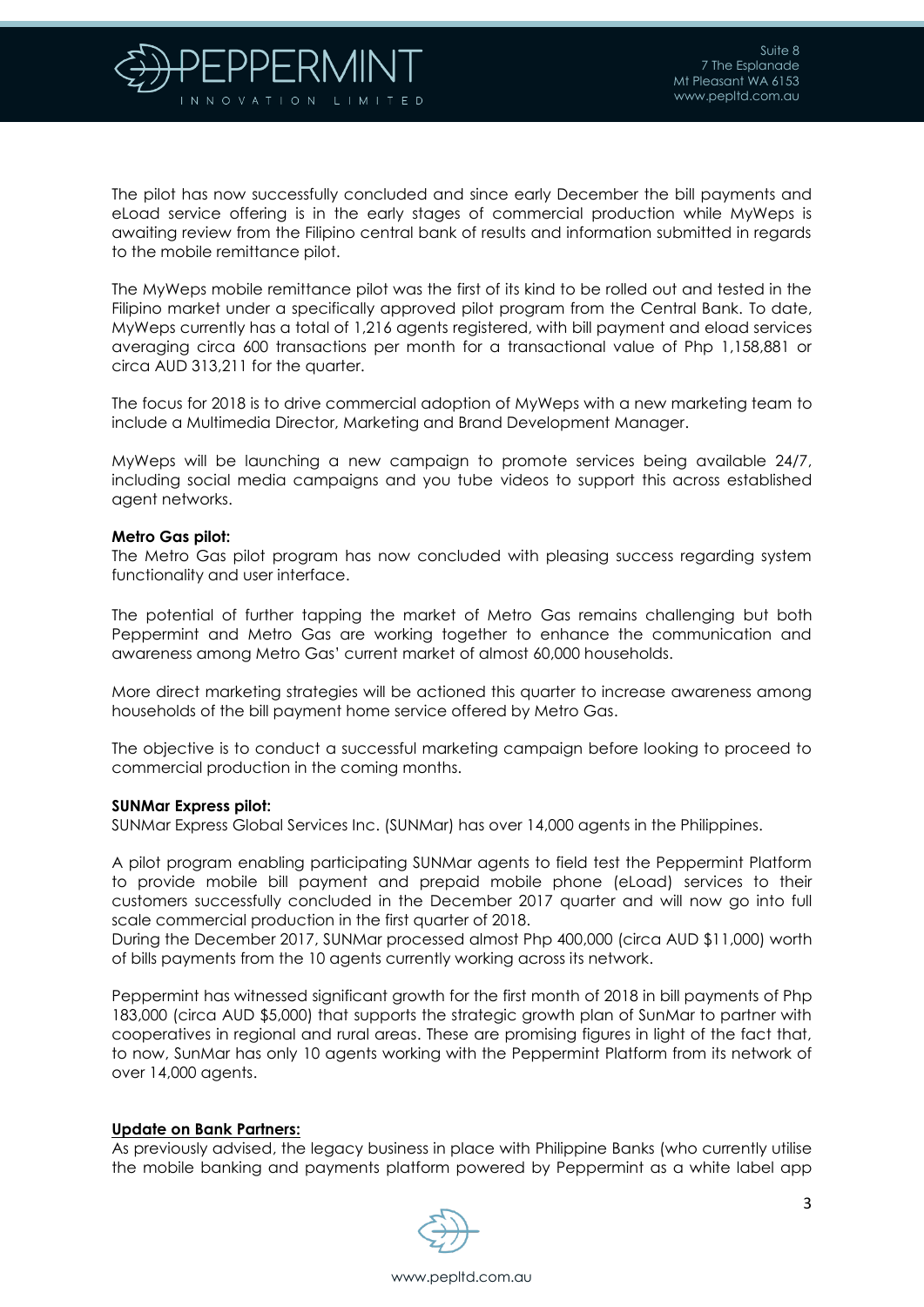

service offering) is evolving in line with internal bank policies and requirements to bring ownership of this valuable facility in house while Peppermint works with the banks to provide new and innovative services in addition to the basic white label app.

This evolution will result in natural attrition of legacy white label services and legacy agreements, however in parallel it will also provide opportunities to expand and transition these relationships via the provision of strategic and innovative services we aim to develop and deliver with and for the banks based on acknowledgement of our proven capabilities and know how.

In Peppermint's 2016 Annual Report, it was noted that despite the number of UnionBank users and transactions across the UMobile App powered by Peppermint increasing, UnionBank had indicated that they are going to substitute the UMobile App with their own in house app and that remains the case with UnionBank putting that substitution in place now.

This remains an issue to be resolved for Peppermint while we continue to sign new agreements with other banking partners like UCPB (in the September quarter) we announced a five year agreement to provide internet payment gateway services to UCPB customers.

At the same time, we are continuing discussions with our banking partners about more strategic partnerships to deliver innovative fintech services to the people of the Philippines, or support certain functionality of their own in-house mobile banking apps that are rolling out.

#### **Private placement:**

32.5m shares were issued at 2 cents per share raising \$650,000 in a private placement of 50m shares announced in the September 2017 quarter. Subsequent to the quarter end, the remaining \$350,000 issued at 2 cents per share was placed with strategic investor Smidge Digital Unit Trust, to complete the placement agreement for \$1m (announced on 4<sup>th</sup>) September 2017).

-Ends-

#### **For more information, please contact:**

Chris Kain Managing Director & CEO Peppermint Innovation [info@pepltd.com.au](mailto:info@pepltd.com.au)

#### **About Peppermint Innovation Ltd**

Peppermint Innovation Ltd is an Australian company listed on the Australian Securities Exchange which is focused on the commercialisation and further development of the Peppermint Platform, a mobile banking, payment and remittance technology designed for banks, mobile money operators, money transfer and funds remittance companies, payment processors, retailers/merchants, credit card companies and microfinance institutions. Peppermint currently operates the Peppermint Platform in the Philippines.

Peppermint has a particular focus in the developing world (starting with the Philippines) and on providing an attractive tool to the unbanked population to access mobile banking and remit money to and from family and others through a system not tied to a particular bank or telephony company.

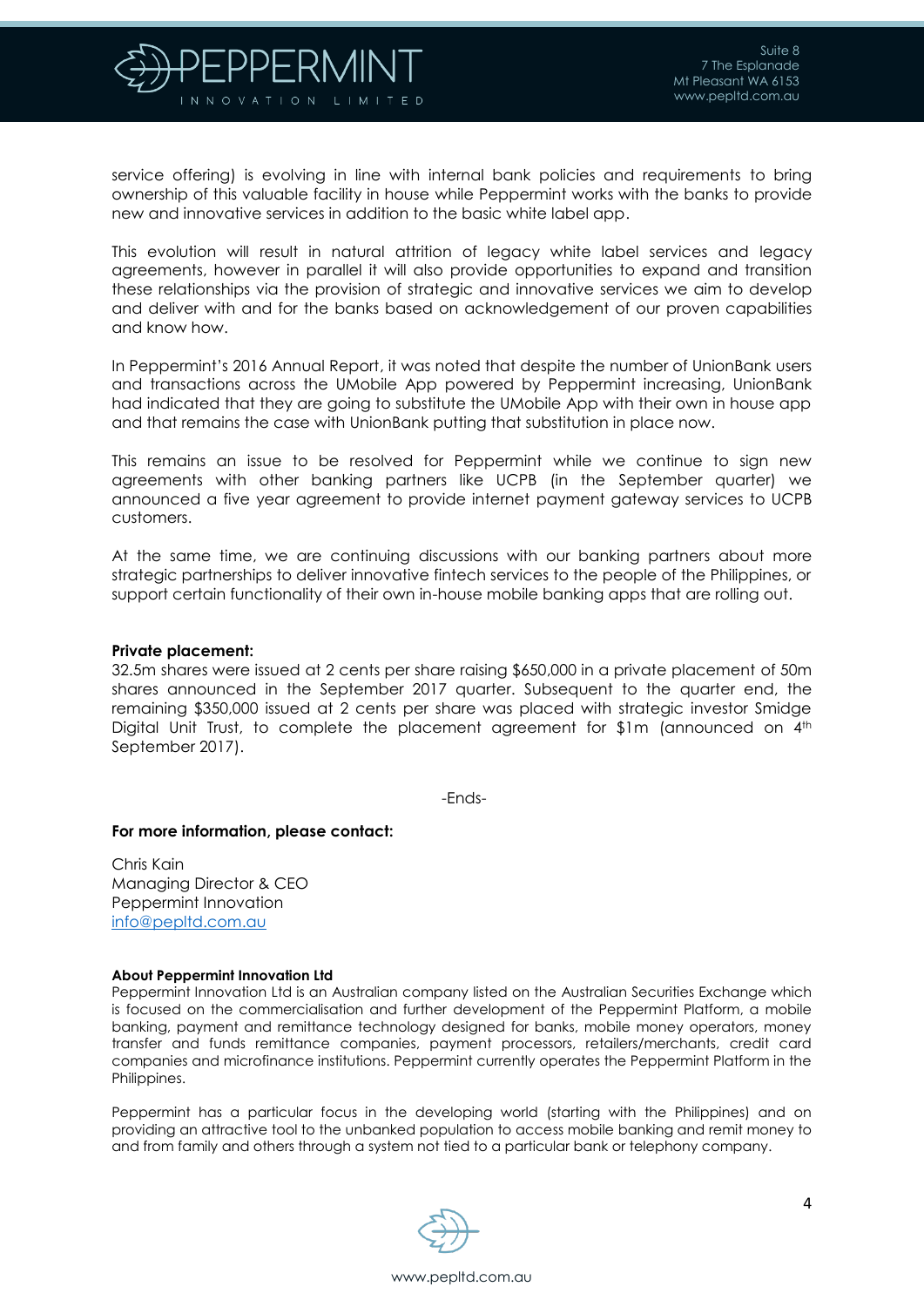

*+Rule 4.7B*

# **Appendix 4C**

# **Quarterly report for entities subject to Listing Rule 4.7B**

Introduced 31/03/00 Amended 30/09/01, 24/10/05, 17/12/10, 01/09/16

# **Name of entity**

Peppermint Innovation Limited

**ABN Quarter ended ("current quarter")**

56 125 931 964 31 December 2017

|     | <b>Consolidated statement of cash flows</b>         | <b>Current quarter</b><br>\$A'000 | Year to date<br>(6 months)<br>\$A'000 |
|-----|-----------------------------------------------------|-----------------------------------|---------------------------------------|
| 1.  | Cash flows from operating activities                |                                   |                                       |
| 1.1 | Receipts from customers                             | 329                               | 660                                   |
| 1.2 | Payments for                                        |                                   |                                       |
|     | research and development<br>(a)                     |                                   |                                       |
|     | (b)<br>product manufacturing and operating<br>costs | (259)                             | (554)                                 |
|     | advertising and marketing<br>(c)                    | (19)                              | (37)                                  |
|     | leased assets<br>(d)                                |                                   |                                       |
|     | staff costs<br>(e)                                  | (300)                             | (582)                                 |
|     | (f)<br>administration and corporate costs           | (126)                             | (208)                                 |
| 1.3 | Dividends received (see note 3)                     |                                   |                                       |
| 1.4 | Interest received                                   |                                   |                                       |
| 1.5 | Interest and other costs of finance paid            |                                   |                                       |
| 1.6 | Income taxes paid                                   |                                   |                                       |
| 1.7 | Government grants and tax incentives                |                                   |                                       |
| 1.8 | Other (provide details if material)                 |                                   |                                       |
| 1.9 | Net cash from / (used in) operating<br>activities   | (375)                             | (721)                                 |

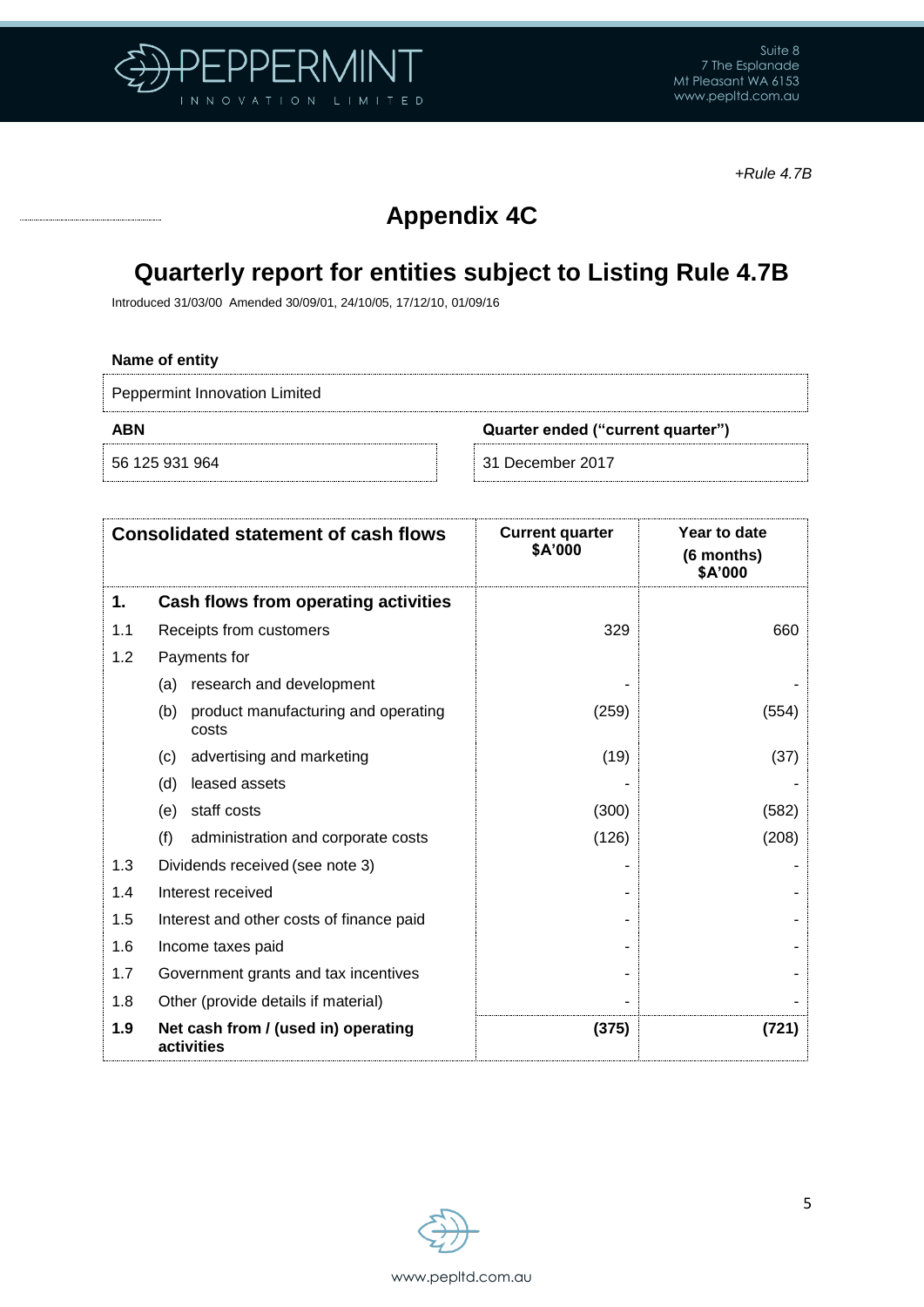

| <b>Consolidated statement of cash flows</b> |                                                   | <b>Current quarter</b><br>\$A'000 | Year to date<br>(6 months)<br>\$A'000 |  |
|---------------------------------------------|---------------------------------------------------|-----------------------------------|---------------------------------------|--|
| 2.                                          | Cash flows from investing activities              |                                   |                                       |  |
| 2.1                                         | Payments to acquire:                              |                                   |                                       |  |
|                                             | property, plant and equipment<br>(a)              |                                   |                                       |  |
|                                             | (b)<br>businesses (see item 10)                   |                                   |                                       |  |
|                                             | investments<br>(c)                                |                                   |                                       |  |
|                                             | intellectual property<br>(d)                      |                                   |                                       |  |
|                                             | other non-current assets<br>(e)                   |                                   |                                       |  |
| 2.2                                         | Proceeds from disposal of:                        |                                   |                                       |  |
|                                             | property, plant and equipment<br>(a)              |                                   |                                       |  |
|                                             | businesses (see item 10)<br>(b)                   |                                   |                                       |  |
|                                             | investments<br>(c)                                |                                   |                                       |  |
|                                             | intellectual property<br>(d)                      |                                   |                                       |  |
|                                             | other non-current assets<br>(e)                   |                                   |                                       |  |
| 2.3                                         | Cash flows from loans to other entities           |                                   |                                       |  |
| 2.4                                         | Dividends received (see note 3)                   |                                   |                                       |  |
| 2.5                                         | Other (provide details if material)               |                                   |                                       |  |
| 2.6                                         | Net cash from / (used in) investing<br>activities |                                   |                                       |  |

| 3.   | Cash flows from financing activities                                           |      |      |
|------|--------------------------------------------------------------------------------|------|------|
| 3.1  | Proceeds from issues of shares                                                 | 600  | 650  |
| 3.2  | Proceeds from issue of convertible notes                                       |      |      |
| 3.3  | Proceeds from exercise of share options                                        |      |      |
| 3.4  | Transaction costs related to issues of<br>shares, convertible notes or options | (21) | (26) |
| 3.5  | Proceeds from borrowings                                                       |      |      |
| 3.6  | Repayment of borrowings                                                        |      |      |
| 3.7  | Transaction costs related to loans and<br>borrowings                           |      |      |
| 3.8  | Dividends paid                                                                 |      |      |
| 3.9  | Other (provide details if material)                                            |      |      |
| 3.10 | Net cash from / (used in) financing<br>activities                              | 579  | 624  |

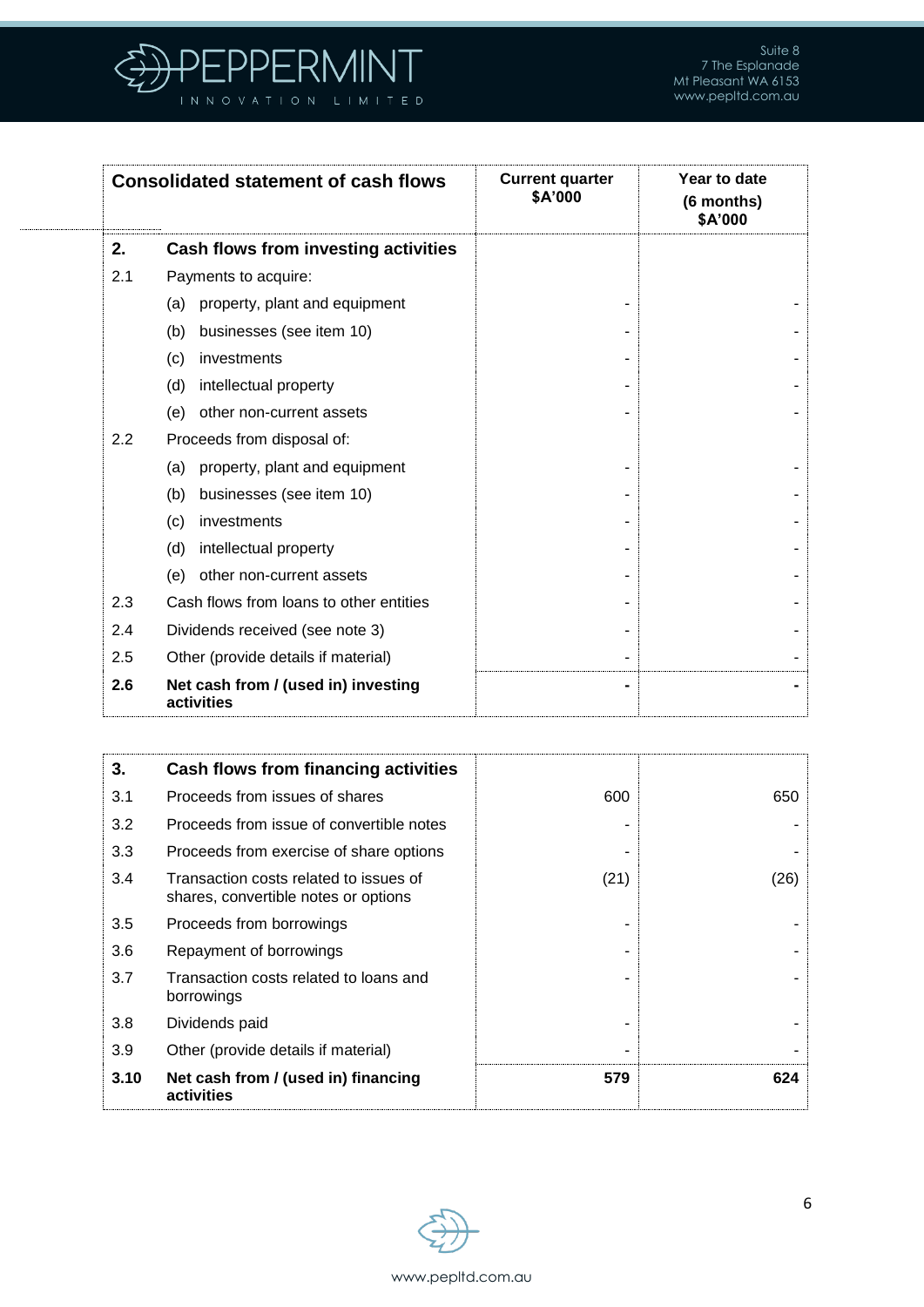

| <b>Consolidated statement of cash flows</b> |                                                                          | <b>Current quarter</b><br>\$A'000 | Year to date<br>(6 months)<br>\$A'000 |
|---------------------------------------------|--------------------------------------------------------------------------|-----------------------------------|---------------------------------------|
| 4.                                          | Net increase / (decrease) in cash and<br>cash equivalents for the period |                                   |                                       |
| 4.1                                         | Cash and cash equivalents at beginning of<br>quarter/year to date        | 128                               | 429                                   |
| 4.2                                         | Net cash from / (used in) operating<br>activities (item 1.9 above)       | (375)                             | (721)                                 |
| 4.3                                         | Net cash from / (used in) investing activities<br>(item 2.6 above)       |                                   |                                       |
| 4.4                                         | Net cash from / (used in) financing activities<br>(item 3.10 above)      | 579                               | 624                                   |
| 4.5                                         | Effect of movement in exchange rates on<br>cash held                     |                                   |                                       |
| 4.6                                         | Cash and cash equivalents at end of<br>quarter                           | 332                               | 332                                   |

| 5.  | Reconciliation of cash and cash<br>equivalents<br>at the end of the quarter (as shown in the<br>consolidated statement of cash flows) to the<br>related items in the accounts | <b>Current quarter</b><br>\$A'000 | <b>Previous quarter</b><br>\$A'000 |
|-----|-------------------------------------------------------------------------------------------------------------------------------------------------------------------------------|-----------------------------------|------------------------------------|
| 5.1 | <b>Bank balances</b>                                                                                                                                                          | 316                               | 112                                |
| 5.2 | Call deposits                                                                                                                                                                 | 11                                | 11                                 |
| 5.3 | <b>Bank overdrafts</b>                                                                                                                                                        |                                   |                                    |
| 5.4 | Other (provide details)                                                                                                                                                       | 5                                 | 5                                  |
| 5.5 | Cash and cash equivalents at end of<br>quarter (should equal item 4.6 above)                                                                                                  | 332                               | 128                                |

# **6.** Payments to directors of the entity and their associates

| 6.  | Payments to directors of the entity and their associates                            | <b>Current quarter</b><br><b>\$A'000</b> |
|-----|-------------------------------------------------------------------------------------|------------------------------------------|
| 6.1 | Aggregate amount of payments to these parties included in item 1.2                  | 182                                      |
| 6.2 | Aggregate amount of cash flow from loans to these parties included<br>in item $2.3$ |                                          |

6.3 Include below any explanation necessary to understand the transactions included in items 6.1 and 6.2

Director's fees, executive remuneration and consulting fees.



-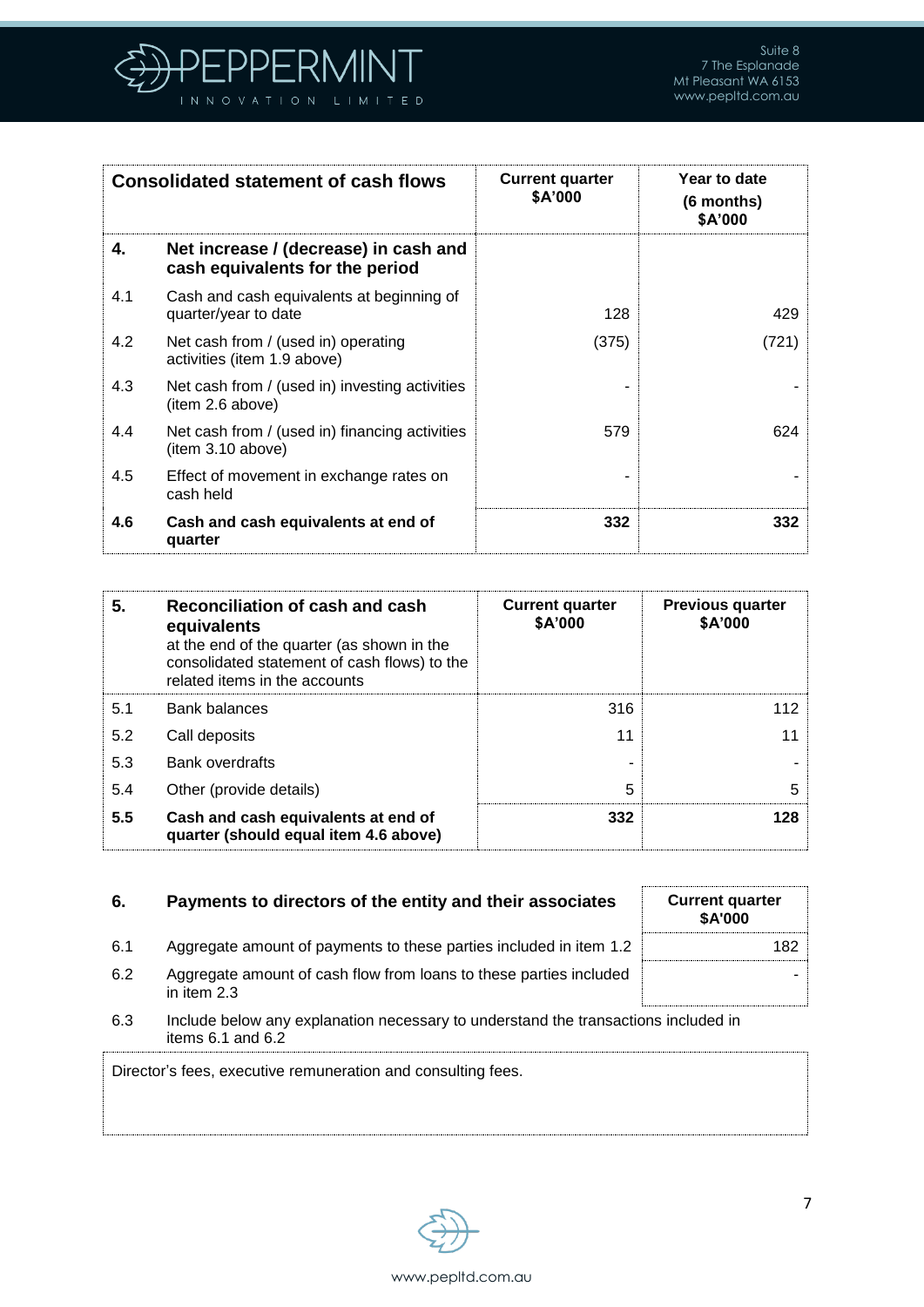

**Current quarter \$A'000**

-

# **7. Payments to related entities of the entity and their associates**

- 7.1 Aggregate amount of payments to these parties included in item 1.2
- 7.2 Aggregate amount of cash flow from loans to these parties included in item 2.3
- 7.3 Include below any explanation necessary to understand the transactions included in items 7.1 and 7.2

| n/a |  |  |  |  |  |
|-----|--|--|--|--|--|
|     |  |  |  |  |  |
|     |  |  |  |  |  |
|     |  |  |  |  |  |

- **8. Financing facilities available** *Add notes as necessary for an understanding of the position*
- 8.1 Loan facilities
- 8.2 Credit standby arrangements
- 8.3 Other (please specify)

| <b>Total facility amount</b><br>at quarter end<br>\$A'000 | Amount drawn at<br>quarter end<br>\$A'000 |
|-----------------------------------------------------------|-------------------------------------------|
|                                                           |                                           |
|                                                           |                                           |
|                                                           |                                           |

8.4 Include below a description of each facility above, including the lender, interest rate and whether it is secured or unsecured. If any additional facilities have been entered into or are proposed to be entered into after quarter end, include details of those facilities as well.

| n/a |  |
|-----|--|
|     |  |
|     |  |

| 9.  | <b>Estimated cash outflows for next quarter</b> | \$A'000 |
|-----|-------------------------------------------------|---------|
| 9.1 | Research and development                        |         |
| 9.2 | Product manufacturing and operating costs       | 241     |
| 9.3 | Advertising and marketing                       | 30      |
| 9.4 | Leased assets                                   |         |
| 9.5 | Staff costs                                     | 290     |
| 9.6 | Administration and corporate costs              | 107     |
| 9.7 | Other (provide details if material)             |         |
| 9.8 | <b>Total estimated cash outflows</b>            | 688     |